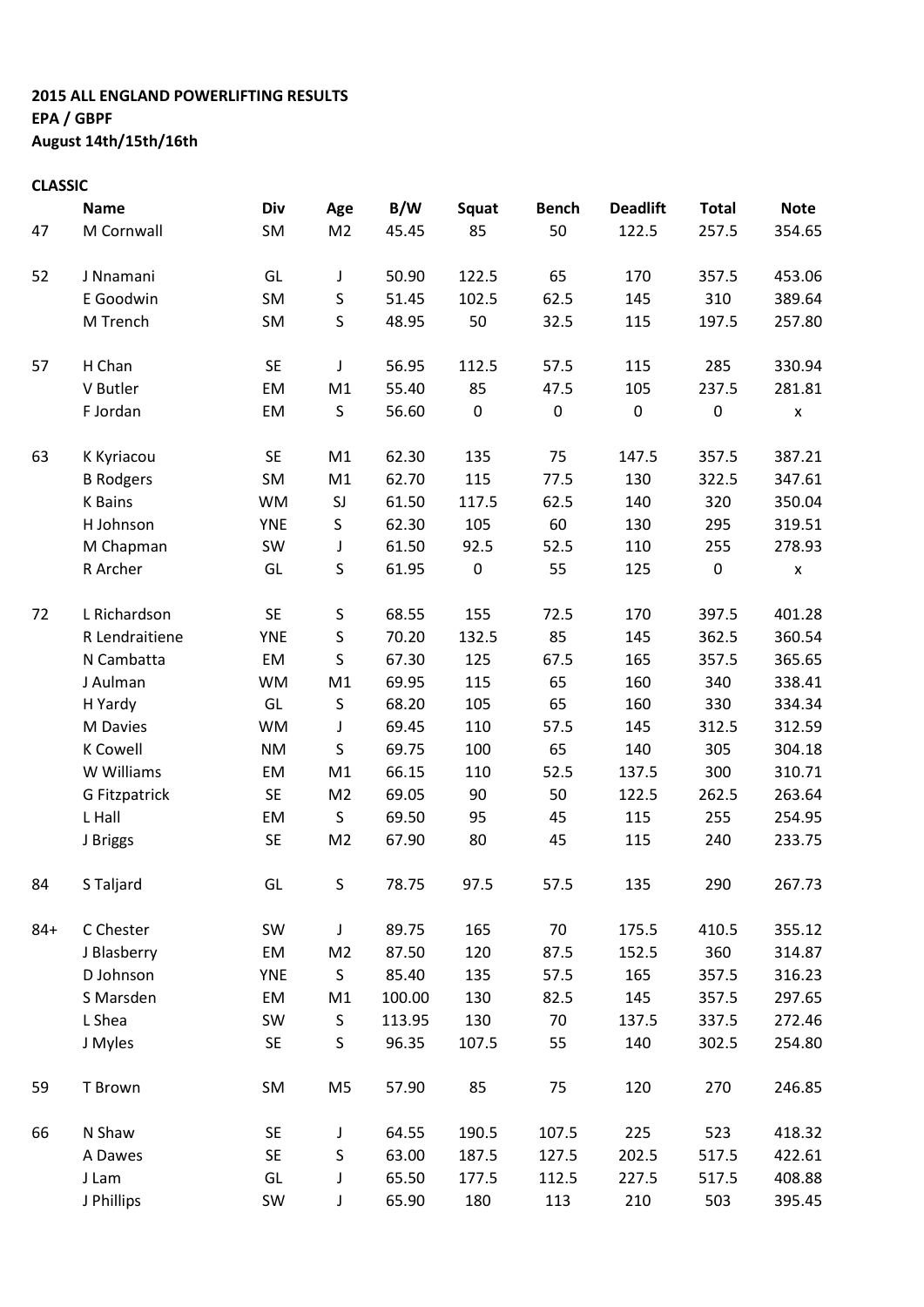| P Bartlett        | <b>YNE</b> | $\sf S$        | 63.75 | 172.5 | 110   | 202.5 | 485   | 392.06 |
|-------------------|------------|----------------|-------|-------|-------|-------|-------|--------|
| J Casco           | GL         | J              | 65.30 | 172.5 | 95    | 182.5 | 450   | 356.49 |
| C Burkhill        | <b>NW</b>  | SJ             | 63.80 | 147.5 | 105.5 | 175   | 428   | 345.75 |
| <b>B</b> Johnson  | EM         | J              | 65.60 | 150   | 105   | 170   | 425   | 335.39 |
| P Koumi           | WM         | SJ             | 60.55 | 140   | 90    | 194   | 424   | 358.62 |
| S Khan            | EM         | J              | 73.40 | 210   | 135   | 252.5 | 597.5 | 432.29 |
| T Baker           | SW         | $\sf S$        | 72.25 | 190   | 130   | 265   | 585   | 428.10 |
| S Tyers           | SE         | $\sf S$        | 72.75 | 195   | 140   | 250   | 585   | 426.00 |
| S Bradwell        | <b>YNE</b> | $\sf S$        | 73.60 | 195   | 145   | 230   | 570   | 411.60 |
| J Bosman          | <b>YNE</b> | J              | 73.45 | 180   | 115   | 255   | 550   | 397.76 |
| T Dunning         | <b>YNE</b> | J              | 72.40 | 202.5 | 122.5 | 222.5 | 547.5 | 400.07 |
| R Bell            | SE         | M1             | 71.35 | 173   | 115   | 202.5 | 490.5 | 362.31 |
| C Wiggins         | SW         | J              | 71.70 | 160   | 122.5 | 202.5 | 485   | 356.96 |
| <b>S</b> Tomkins  | SE         | $\sf S$        | 73.10 | 150   | 110   | 212.5 | 472.5 | 342.86 |
| D Challoner       | EM         | J              | 72.80 | 147.5 | 107.5 | 205   | 460   | 334.79 |
| <b>B</b> Richens  | GL         | $\sf S$        | 72.60 | 155   | 97.5  | 185   | 437.5 | 319.07 |
| <b>B</b> Sugarman | EM         | SJ             | 68.90 | 160   | 75    | 190   | 425   | 322.41 |
| M Coopey          | <b>YNE</b> | M <sub>2</sub> | 72.25 | 167.5 | 107.5 | 140   | 415   | 303.71 |
| <b>B</b> Sparks   | EM         | SJ             | 73.10 | 137.5 | 70    | 202.5 | 410   | 297.51 |
| A Twigg           | <b>YNE</b> | M <sub>3</sub> | 73.00 | 95    | 110   | 190   | 395   | 286.91 |
| H Clark           | SM         | M4             | 72.90 | 130   | 57.5  | 150   | 337   | 245.39 |
| M Hodgett         | <b>NM</b>  | $\sf S$        | 82.70 | 217.5 | 147.5 | 290.5 | 655.5 | 438.46 |
| O Lockwood        | <b>YNE</b> | J              | 80.65 | 210   | 132.5 | 262.5 | 605   | 410.92 |
| L Betteridge      | EM         | S              | 82.65 | 200   | 140   | 245   | 585   | 391.48 |
| D O'Brien         | <b>YNE</b> | M1             | 82.20 | 200   | 130   | 230   | 560   | 375.98 |
| L Ball            | GL         | J              | 81.00 | 192.5 | 130   | 225   | 547.5 | 371.89 |
| M Price           | EM         | J              | 80.65 | 172.5 | 120   | 250   | 542.5 | 368.49 |
| G Sugarman        | EM         | M <sub>2</sub> | 82.40 | 180   | 115   | 230   | 525   | 351.96 |
| C McKenzie        | SW         | S              | 81.40 | 190   | 112.5 | 220   | 522.5 | 352.90 |
| J Kuhnert         | SW         | J              | 81.00 | 175   | 140   | 205   | 520   | 348.73 |
| A Sawyers         | <b>YNE</b> | J              | 78.50 | 195   | 100   | 222.5 | 517.5 | 357.59 |
| M Round           | EM         | M <sub>2</sub> | 82.35 | 175   | 135   | 200   | 510   | 342.01 |
| E Parkes          | GL         | M4             | 81.70 | 162.5 | 85    | 225.5 | 473   | 318.75 |
| P Wood            | SW         | S              | 80.75 | 157.5 | 110   | 205   | 472.5 | 320.69 |
| A Wilson          | EM         | S              | 80.35 | 150   | 115   | 200   | 465   | 316.57 |
| <b>G</b> Lovett   | <b>YNE</b> | M1             | 82.15 | 142.5 | 115   | 175   | 432.5 | 290.47 |
| N Butler          | EM         | M <sub>2</sub> | 82.10 | 145   | 100   | 185   | 430   | 288.92 |
| A Bonner          | SM         | M3             | 91.45 | 250   | 142.5 | 276   | 668.5 | 423.36 |
| T Gee             | <b>NM</b>  | $\sf S$        | 92.70 | 215   | 172.5 | 270   | 657.5 | 413.70 |
| R Karim           | GL         | $\sf S$        | 89.40 | 235   | 160   | 260   | 655   | 419.59 |
| F Annan           | GL         | S              | 86.35 | 210   | 162.5 | 265   | 637.5 | 416.03 |
| S Wray            | <b>YNE</b> | M1             | 92.45 | 210   | 170   | 240   | 620   | 390.60 |
| D Watkins         | SM         | S              | 88.70 | 195   | 172.5 | 240   | 607.5 | 390.74 |
| D Hussey          | EM         | S              | 90.40 | 215   | 150   | 235   | 600   | 382.20 |
| S Alexander       | EM         | M1             | 91.40 | 215   | 132.5 | 250   | 597.5 | 378.52 |
| D Blackman        | SE         | $\sf S$        | 91.30 | 207.5 | 130   | 225   | 562.5 | 356.51 |
| T Wheeler         | GL         | M1             | 93.00 | 205   | 110   | 245   | 560   | 351.79 |
|                   |            |                |       |       |       |       |       |        |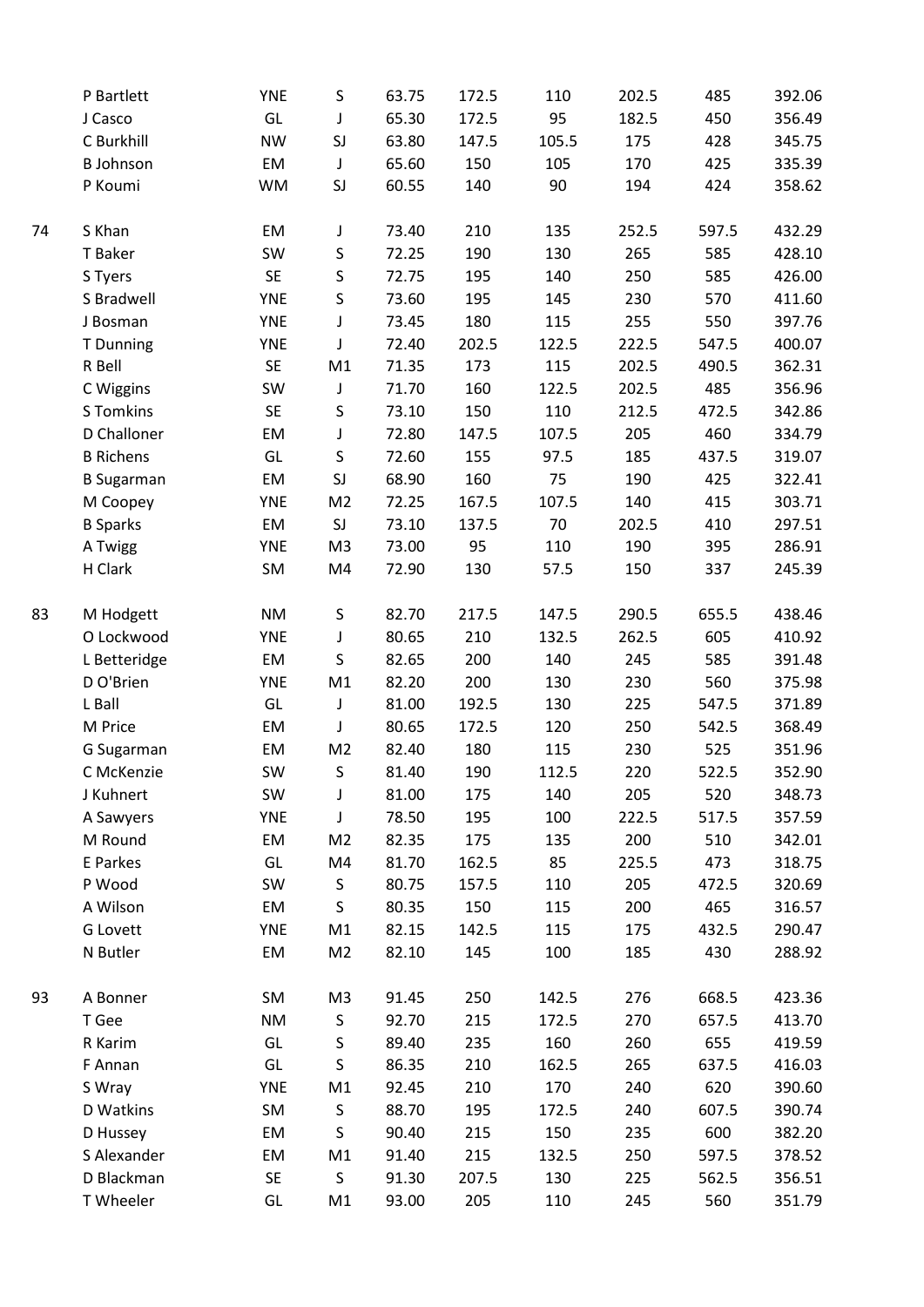|                                 | R Thimbleby        | <b>YNE</b> | S              | 92.55          | 200          | 127.5 | 230   | 557.5                                                                                                                                                   | 351.00             |
|---------------------------------|--------------------|------------|----------------|----------------|--------------|-------|-------|---------------------------------------------------------------------------------------------------------------------------------------------------------|--------------------|
|                                 |                    | <b>YNE</b> | $\sf S$        |                |              | 127.5 | 227.5 |                                                                                                                                                         |                    |
|                                 | J Hunton           | EM         | $\sf S$        | 88.10<br>90.15 | 190<br>202.5 | 120   | 220   |                                                                                                                                                         | 351.80<br>346.06   |
|                                 | J Faasse           |            |                |                |              |       |       |                                                                                                                                                         | 341.33             |
|                                 | A Jones            | <b>SE</b>  | J              | 89.30          | 170          | 122.5 | 240   |                                                                                                                                                         |                    |
|                                 | F Collins          | SW         | SJ             | 90.70          | 190          | 125   | 205   |                                                                                                                                                         | 330.67             |
|                                 | A Leeder           | EM         | $\sf S$        | 87.55          | 177.5        | 117.5 | 222.5 |                                                                                                                                                         | 335.19             |
|                                 | JO'Riordan         | SW         | M <sub>2</sub> | 85.50          | 162.5        | 140   | 210   |                                                                                                                                                         | 336.30             |
|                                 | <b>B Westwater</b> | WM         | M <sub>2</sub> | 90.75          | 180          | 115   | 210   |                                                                                                                                                         | 321.03             |
|                                 | P Watton           | WM         | M1             | 91.5           | 0            | 95    | 180   |                                                                                                                                                         | $\pmb{\mathsf{x}}$ |
| 105                             | T Celestin         | GL         | M1             | 102.90         | 245          | 125   | 312.5 | 682.5                                                                                                                                                   | 410.80             |
|                                 | M Deacon-Smith     | SW         | J              | 103.90         | 245          | 135   | 295   | 675                                                                                                                                                     | 404.86             |
| <b>EQUIPPED</b>                 | A Pierides         | GL         | J              | 98.65          | 247.5        | 165   | 260   | 672.5                                                                                                                                                   | 411.57             |
|                                 | M Strong           | SW         | $\sf S$        | 101.85         | 220          | 162.5 | 265   | 647.5                                                                                                                                                   | 391.28             |
|                                 | M Roberts          | SW         | S              | 102.40         | 220          | 155   | 270   | 645                                                                                                                                                     | 388.93             |
|                                 | S Blackwell        | <b>SE</b>  | M <sub>2</sub> | 101.75         | 225          | 150   | 267.5 | 642.5                                                                                                                                                   | 388.39             |
| 120<br>$120+$<br>43<br>52<br>57 | J Bartle           | GL         | $\sf S$        | 103.30         | 225          | 142.5 | 275   | 642.5                                                                                                                                                   | 386.21             |
|                                 | H O'Neilly         | SE         | J              | 100.50         | 215          | 165   | 250   | 630                                                                                                                                                     | 382.66             |
|                                 | R Patman           | EM         | $\sf S$        | 94.90          | 215          | 175   | 235   | 625                                                                                                                                                     | 388.94             |
|                                 | J Butel            | EM         | $\sf S$        | 102.35         | 205          | 150   | 215   | 570                                                                                                                                                     | 343.77             |
|                                 | J Jakubait         | <b>SE</b>  | M1             | 104.10         | 205          | 130   | 200   | 535                                                                                                                                                     | 323.46             |
|                                 | K Stubbings        | EM         | SJ             | 102.90         | 192.5        | 122.5 | 207.5 | 522.5                                                                                                                                                   | 319.56             |
|                                 | <b>B</b> May       | <b>SE</b>  | SJ             | 102.90         | 165          | 105   | 220   | 490                                                                                                                                                     | 294.93             |
|                                 | R Cartwright       | WM         | SJ             | 100.40         | 160          | 112.5 | 162.5 | 435                                                                                                                                                     | 264.31             |
|                                 | D Lindsell         | EM         | S              | 118.50         | 225          | 175   | 280   | 680                                                                                                                                                     | 392.09             |
|                                 | C Corbin           | SE         | J              | 119.00         | 232.5        | 145   | 262.5 | 640                                                                                                                                                     | 368.70             |
|                                 | J Askey            | WM         | $\sf S$        | 119.30         | 232.5        | 140   | 267.5 | 640                                                                                                                                                     | 368.45             |
|                                 | T Bebb             | SW         | J              | 115.70         | 220          | 155   | 242.5 | 617.5                                                                                                                                                   | 358.21             |
|                                 | L Phelps           | SW         | $\sf S$        | 113.70         | 220          | 130   | 250   | 600                                                                                                                                                     | 349.68             |
|                                 | A Silvester        | <b>YNE</b> | $\sf S$        | 112.6          | 195          | 127.5 | 245   | 567.5                                                                                                                                                   | 331.65             |
|                                 | I Finch            | EM         | M <sub>2</sub> | 106.6          | 172.5        | 112.5 | 215   |                                                                                                                                                         | 297.25             |
|                                 | I Ryan             | <b>NM</b>  | M1             | 117.8          | 180          | 130   | 190   | 545<br>542.5<br>532.5<br>520<br>517.5<br>512.5<br>505<br>$\pmb{0}$<br>500<br>500<br>715<br>712.5<br>332.5<br>332.5<br>358<br>345<br>357.5<br>0<br>607.5 | 288.75             |
|                                 | R Nichols          | EM         | S              | 138.00         | 265          | 165   | 285   |                                                                                                                                                         | 400.40             |
|                                 | C Hartwig          | EM         | S              | 131.90         | 240          | 177.5 | 295   |                                                                                                                                                         | 401.99             |
|                                 |                    |            |                |                |              |       |       |                                                                                                                                                         |                    |
|                                 | S Rowlands         | EM         | J              | 42.20          | 145          | 67.5  | 120   |                                                                                                                                                         | 481.03             |
|                                 | L Edwards          | <b>YNE</b> | S              | 50.90          | 115          | 72.5  | 145   |                                                                                                                                                         | 421.38             |
|                                 | C Taylor           | <b>YNE</b> | M <sub>2</sub> | 55.40          | 135.5        | 62.5  | 160   |                                                                                                                                                         | 424.80             |
|                                 | S Butler           | SW         | $\mathsf J$    | 55.80          | 135          | 80    | 130   |                                                                                                                                                         | 407.07             |
| $84 +$                          | H Toms             | SW         | M <sub>2</sub> | 84.40          | 142.5        | 70    | 145   |                                                                                                                                                         | 318.05             |
|                                 | K Phasey           | <b>WM</b>  | S              | 111.90         | $\mathbf 0$  | 117.5 | 0     |                                                                                                                                                         | X                  |
| 83                              | G Blacklock        | YNE        | M1             | 82.40          | 230          | 142.5 | 235   |                                                                                                                                                         | 407.27             |